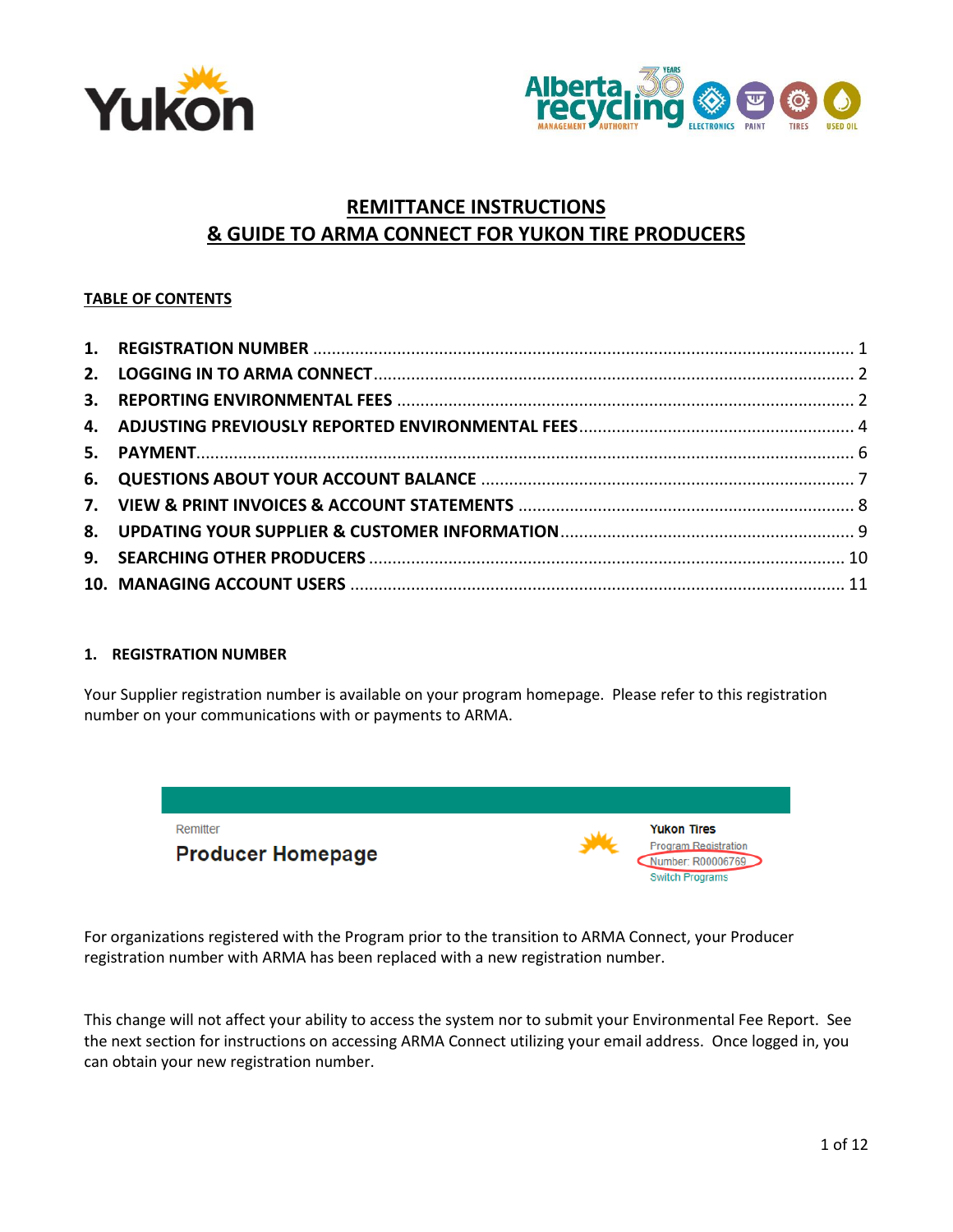



## <span id="page-1-0"></span>**2. LOGGING IN TO ARMA CONNECT**

To complete your report online, please visit our website [www.albertarecycling.ca](http://www.albertarecycling.ca/) and follow the steps as outlined below.

- a) In the top right of Alberta Recycling's homepage, click on the "Login Portal" drop-down menu and select "ARMA Connect".
- b) Enter your email and password and select "Login".



#### **Passwords Reset**

- If you have forgotten your password, click "Forgot your password" on the login page.
- Enter your email address.
- You will receive an email with a link to reset your password, click this link and follow the prompts. **NOTE:** this link will expire after 24 hours.

If at anytime you need help logging in, please contac[t yukontires@albertarecycling.ca](mailto:yukontires@albertarecycling.ca)

# <span id="page-1-1"></span>**3. REPORTING ENVIRONMENTAL FEES**

a) Select the Program for which you will be reporting.

|   | <b>Programs</b>                        |
|---|----------------------------------------|
|   | Programs you are registered in.        |
|   | Select the program you wish to manage. |
|   | <b>Yukon Tires Program</b>             |
| ౚ | <b>NWT Electronics Program</b>         |
|   | Programs you are not registered in.    |
|   | Select one to register.                |
|   | Paint                                  |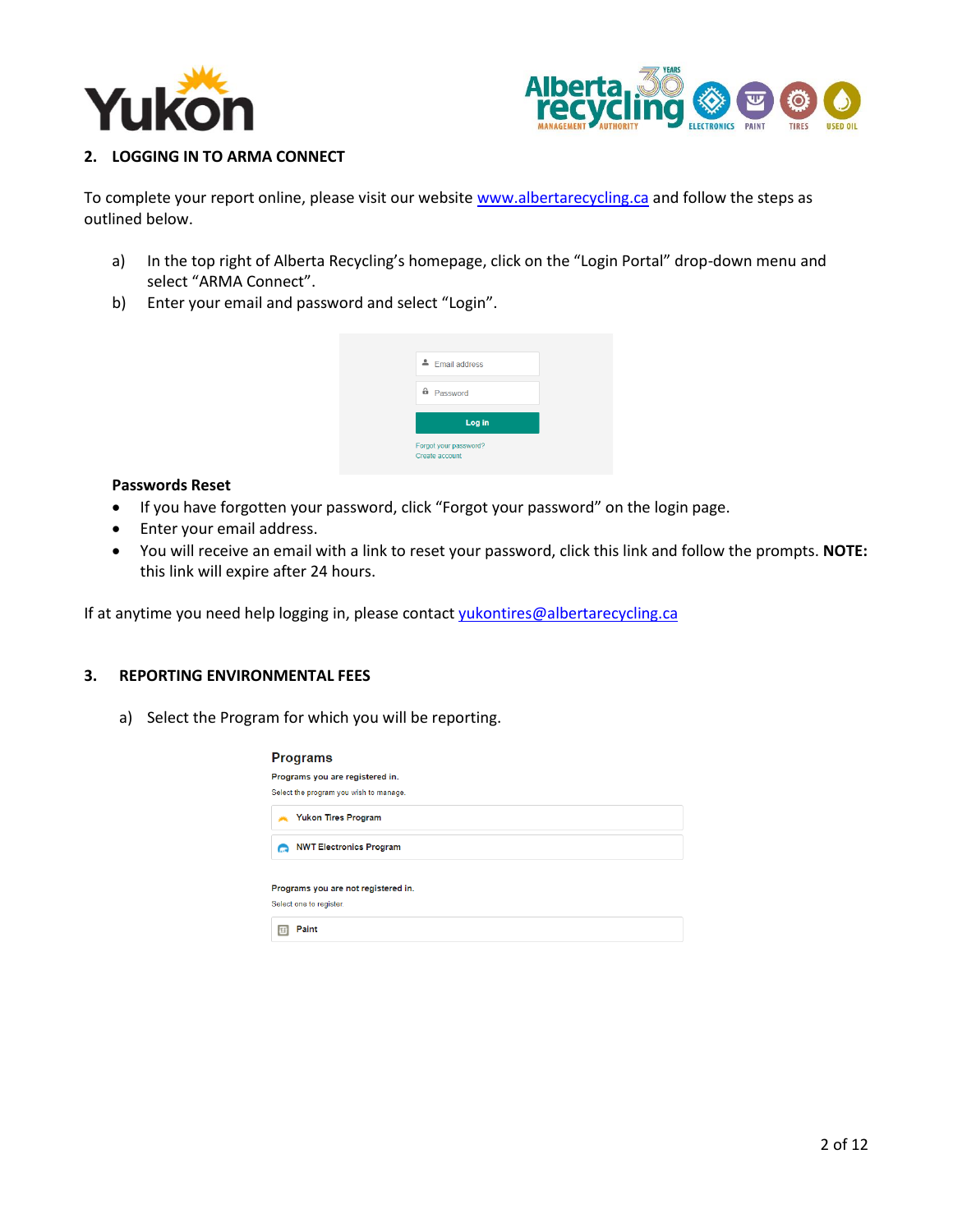



| Remitter         | <b>Producer Homepage</b>                                                                    |                                |                              | <b>Yukon Tires</b><br><b>Program Registration</b><br>Number: R00006769<br><b>Switch Programs</b>                                                                                                                           |
|------------------|---------------------------------------------------------------------------------------------|--------------------------------|------------------------------|----------------------------------------------------------------------------------------------------------------------------------------------------------------------------------------------------------------------------|
| <b>Reporting</b> | My Suppliers & Customers                                                                    | <b>My Additional Locations</b> | <b>Historical Statements</b> | <b>Account History</b>                                                                                                                                                                                                     |
| А                | You have 1 outstanding reports<br>Please review due date and submit reports<br>accordingly. | $\times$                       |                              | <b>Account Balance</b><br>\$630.00                                                                                                                                                                                         |
|                  |                                                                                             |                                |                              | The outstanding balance appearing on this page may not<br>include credits, amounts not vet due, adjustments or other<br>charges in progress and payments not vet received or applied.<br><b>Generate Account Statement</b> |
|                  |                                                                                             |                                |                              | <b>Request Adjustment</b><br><b>Request Adjustment to Previously Reported Environmental Fees</b>                                                                                                                           |
|                  | <b>Environmental Fee Reporting</b>                                                          |                                |                              |                                                                                                                                                                                                                            |
| Report           | <b>Status</b>                                                                               | Due Date                       | <b>Last Updated By</b>       | Manage                                                                                                                                                                                                                     |
| <b>July 2021</b> | Not Started                                                                                 | Aug 31, 2021                   |                              | <b>Start</b>                                                                                                                                                                                                               |
| June 2021        | Submitted                                                                                   | Jul 30, 2021                   |                              | <b>View</b>                                                                                                                                                                                                                |
| May 2021         | Submitted                                                                                   | Jun 30, 2021                   |                              | <b>View</b>                                                                                                                                                                                                                |

*A notification in the top left of your homepage will indicate how many reporting periods need completing ad they will be listed with the status of "Not Started".*

**Note:** You can navigate back to the Program selection page by clicking "Switch Programs" in the top right of the homepage.

b) Click "Start" next to the reporting period for which you intend to report.

**Note:** At any point during the reporting process, prior to submitting the report, you can select the "Previous" button to navigate back to the previous page or the "Save Draft" button to save your progress so far and return to complete the report at a later time.

- c) Enter the number of units sold for each category during this reporting period.
	- If there were no sales of a particular category, enter a 0.

| Please indicate how many items were sold within the reporting period: June 2021<br>Sold<br>$\Omega$<br>50<br>$\circ$ | Rate<br>\$7.00<br>\$7.00 | Total<br>\$0.00<br>\$350.00 |
|----------------------------------------------------------------------------------------------------------------------|--------------------------|-----------------------------|
|                                                                                                                      |                          |                             |
|                                                                                                                      |                          |                             |
|                                                                                                                      |                          |                             |
|                                                                                                                      |                          |                             |
|                                                                                                                      |                          |                             |
|                                                                                                                      | \$5.00                   | \$0.00                      |
| $\theta$                                                                                                             | \$9.00                   | \$0.00                      |
| $\theta$                                                                                                             | \$40.00                  | \$0.00                      |
| $\circ$                                                                                                              | \$100.00                 | \$0.00                      |
| $\theta$                                                                                                             | \$200.00                 | \$0.00                      |
|                                                                                                                      |                          | \$350.00                    |
| I have no new eligible items that were sold within the reporting period.                                             |                          |                             |
|                                                                                                                      |                          |                             |
|                                                                                                                      |                          |                             |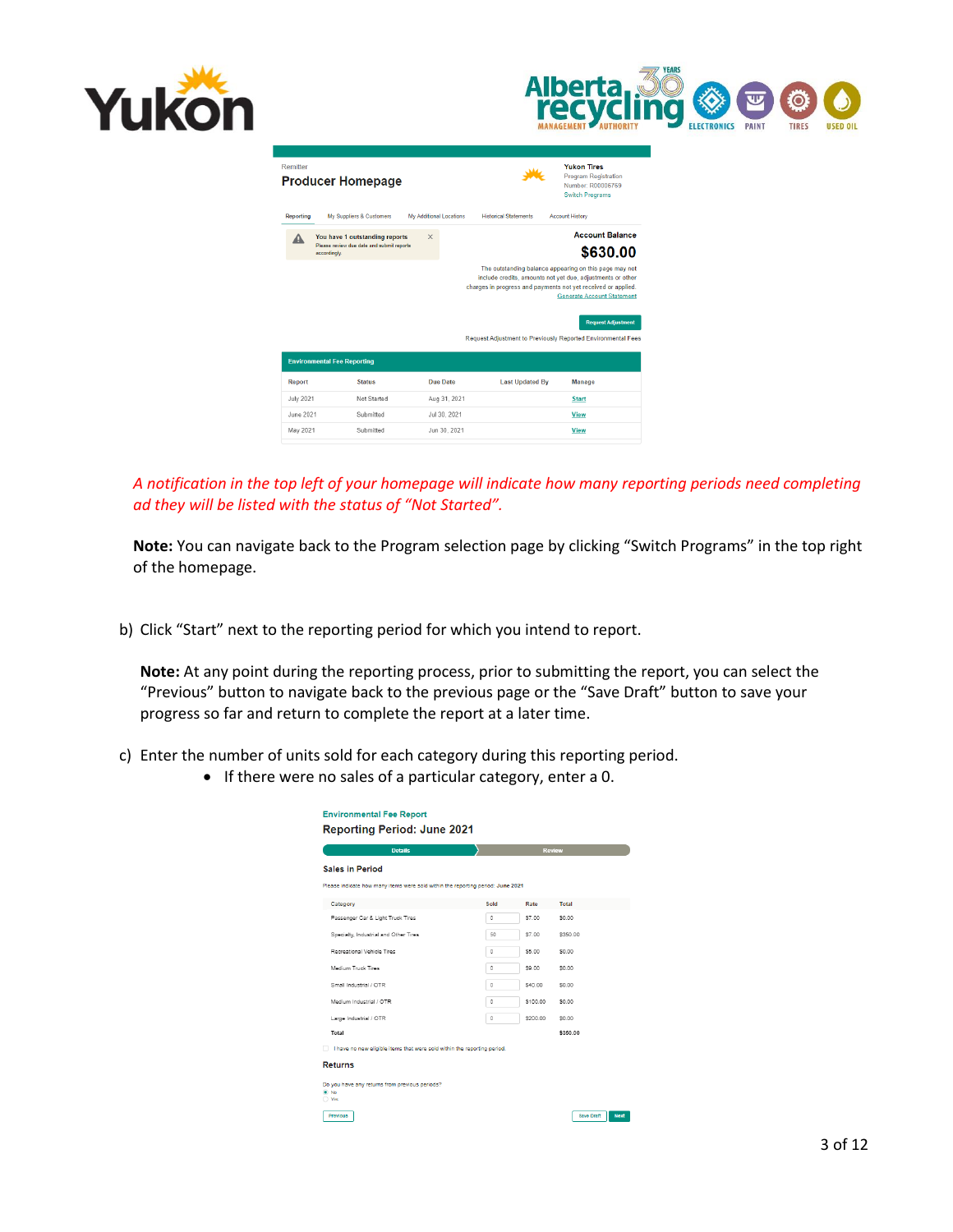



- d) If there are **no sales** to be reported for the reporting period, select 'I have no new eligible items that were sold within the reporting period' to submit a NIL report.
- e) If there are **returns** to report, select 'Yes' and enter the number of units returned. (Returns are only to be reported on products that are returned to be re-sold as new).

In the **returns** section, you will be permitted to select a reporting period to associate with the returns. In general, you should associate the reporting period in which the goods were returned. However, you will also be permitted to select a prior reporting period, to reflect the reporting period in which the returned units were originally sold if required. This may be required if the product was originally sold in a period where the environmental fee on the product differed from current rates. For example, if you sold the product in a period where the environmental fee on that product category was \$2.00, and the product is later returned in a period where the environmental fee is \$2.50, you can report the return at the \$2.00 rate by associating the return to the prior reporting period when the product was originally sold.

- f) Once complete, select "Next".
- g) Review your report and check off box to agree you have read, understood, and accept the terms and conditions.
- $\boxed{\text{ }$  I have read, understand and accept the remittance terms, conditions and certifications.

Previous

- h) Select "Submit Report".
- i) Once the report has been submitted you will receive an email confirmation. At this point you can choose to logout, or select "Return to Homepage" button to start a new report or select "View Invoice" to download a copy.

#### <span id="page-3-0"></span>**4. ADJUSTING PREVIOUSLY REPORTED ENVIRONMENTAL FEES**

You can request an adjustment to previously reported Environmental Fees through your online account.

a) On your Supplier Homepage click the 'Request Adjustment button.

| Reporting | My Suppliers & Customers | <b>My Additional Locations</b> | <b>Historical Statements</b> | <b>Account History</b>                                                                                                                                                                                                     |
|-----------|--------------------------|--------------------------------|------------------------------|----------------------------------------------------------------------------------------------------------------------------------------------------------------------------------------------------------------------------|
|           |                          |                                |                              | <b>Account Balance</b>                                                                                                                                                                                                     |
|           |                          |                                |                              | \$858.01                                                                                                                                                                                                                   |
|           |                          |                                |                              | The outstanding balance appearing on this page may not<br>include credits, amounts not yet due, adjustments or other<br>charges in progress and payments not yet received or applied.<br><b>Generate Account Statement</b> |
|           |                          |                                |                              | <b>Request Adjustment</b>                                                                                                                                                                                                  |
|           |                          |                                |                              | Request Adjustment to Previously Reported Environmental Fees                                                                                                                                                               |

**Submit Report**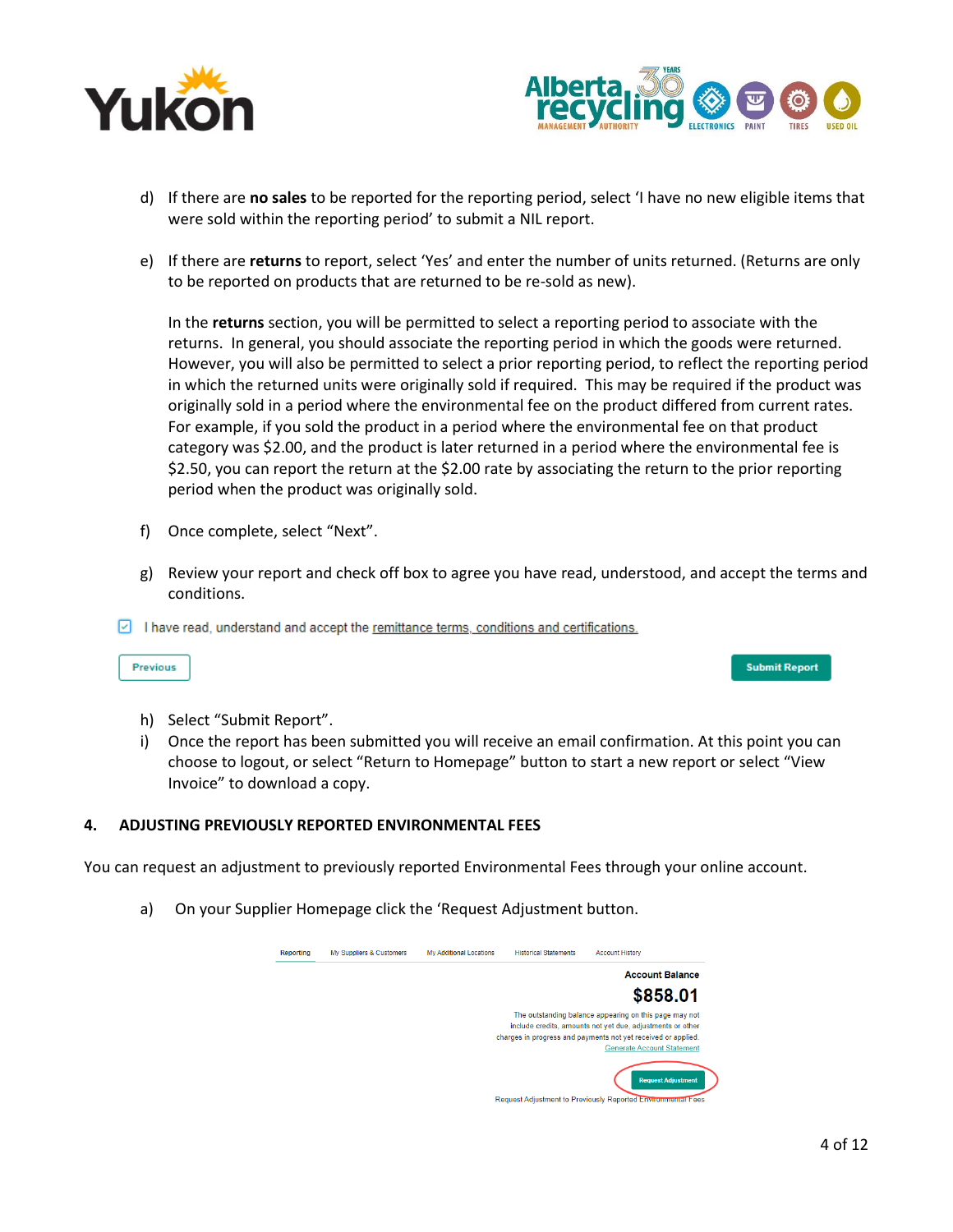



.<br>Request Adiustment

- b) Select the checkbox next to the reporting period(s) that require an adjustment and click 'confirm'.
- c) An adjustment report will have been created under the 'Adjustments to Previously Reported Environmental Fees (corrections, compliance findings, self assessments)' section on your Homepage. To begin completing the report click 'Start'.

| <b>Environmental Fee Reporting</b> |                            |                                                          |      |                        |                                                                                                                                                                                                      |
|------------------------------------|----------------------------|----------------------------------------------------------|------|------------------------|------------------------------------------------------------------------------------------------------------------------------------------------------------------------------------------------------|
| <b>Status</b>                      |                            |                                                          |      | Manage                 |                                                                                                                                                                                                      |
| Submitted                          |                            |                                                          |      | <b>View</b>            |                                                                                                                                                                                                      |
| Submitted                          |                            |                                                          |      | <b>View</b>            |                                                                                                                                                                                                      |
| Submitted                          |                            |                                                          |      | View                   |                                                                                                                                                                                                      |
|                                    |                            |                                                          |      |                        |                                                                                                                                                                                                      |
|                                    |                            |                                                          |      |                        |                                                                                                                                                                                                      |
|                                    | <b>Status</b>              | Due Date $\downarrow$                                    |      |                        | Manage                                                                                                                                                                                               |
| Adjustment Initiated on 6/1/2022   | Not Started                |                                                          | Name |                        | <b>Start</b>                                                                                                                                                                                         |
|                                    | Type<br>Supplier Initiated | Due Date<br>Aug 31, 2021<br>Jul 30, 2021<br>Jun 30, 2021 |      | <b>Last Updated By</b> | Request Adjustment to Previously Reported Environmental Fees<br>Adjustments to Previously Reported Environmental Fees (corrections, compliance findings, self assessments)<br><b>Last Updated By</b> |

**Note:** At any point during the reporting process - prior to submitting the report - you can select the "Previous" button to navigate back to the previous page or the "Save Draft" button to save your progress and return to complete the report at a later time.

d) Fill in the number of units to be adjusted for each product. A *reduction* in previously reported amounts should be indicated with a "-" within the 'Units' column.

| <b>Sales</b>                                                                                                                                                                                                                                                                           |          |                            | <b>Returns</b> |                   |            | <b>Review</b> |          |
|----------------------------------------------------------------------------------------------------------------------------------------------------------------------------------------------------------------------------------------------------------------------------------------|----------|----------------------------|----------------|-------------------|------------|---------------|----------|
| <b>Sales Adjustments</b>                                                                                                                                                                                                                                                               |          |                            |                |                   |            |               |          |
| Please indicate the number of units to be adjusted for each product.                                                                                                                                                                                                                   |          |                            |                |                   |            |               |          |
| A reduction in previously reported amounts should be indicated with a "-" within the "Units" column.                                                                                                                                                                                   |          |                            |                |                   |            |               |          |
| Note: Sub-totals by period and a total for all periods will be calculated and displayed on the Review screen prior to final<br>submission of this adjustment. If needed, after reviewing these totals, you may navigate back to the Sales data entry screen<br>to correct your inputs. |          |                            |                |                   |            |               |          |
| <b>May 2021</b>                                                                                                                                                                                                                                                                        |          |                            |                |                   |            |               |          |
|                                                                                                                                                                                                                                                                                        |          | <b>Previously Reported</b> |                | <b>Adjustment</b> |            | Final         |          |
| Category                                                                                                                                                                                                                                                                               | Rate     | Units                      | Fees           | <b>Units</b>      | Fees       | <b>Units</b>  | Fees     |
| Passenger Car & Light Truck<br><b>Tires</b>                                                                                                                                                                                                                                            | \$7.00   | Ō                          | \$0.00         | o                 | \$0.00     | 0             | \$0.00   |
| Specialty, Industrial and Other<br><b>Tires</b>                                                                                                                                                                                                                                        | \$7.00   | 90                         | S630.00        | $-20$             | $-5140.00$ | 70            | \$490.00 |
| <b>Medium Truck Tires</b>                                                                                                                                                                                                                                                              | \$9.00   | 0                          | \$0.00         | ö                 | \$0.00     | 0             | \$0.00   |
|                                                                                                                                                                                                                                                                                        | \$5.00   | 0                          | \$0.00         | o                 | \$0.00     | 0             | \$0.00   |
| <b>Recreational Vehicle Tires</b>                                                                                                                                                                                                                                                      |          | 0                          | \$0.00         | ö                 | \$0.00     | 0             | S0 00    |
| Small Industrial / OTR                                                                                                                                                                                                                                                                 | \$40.00  |                            |                |                   |            |               | \$0.00   |
| Medium Industrial / OTR                                                                                                                                                                                                                                                                | \$100.00 | 0                          | \$0.00         | ö                 | \$0.00     | Ō             |          |

e) Once you have completed the adjustments to previously reported sales click 'Next'.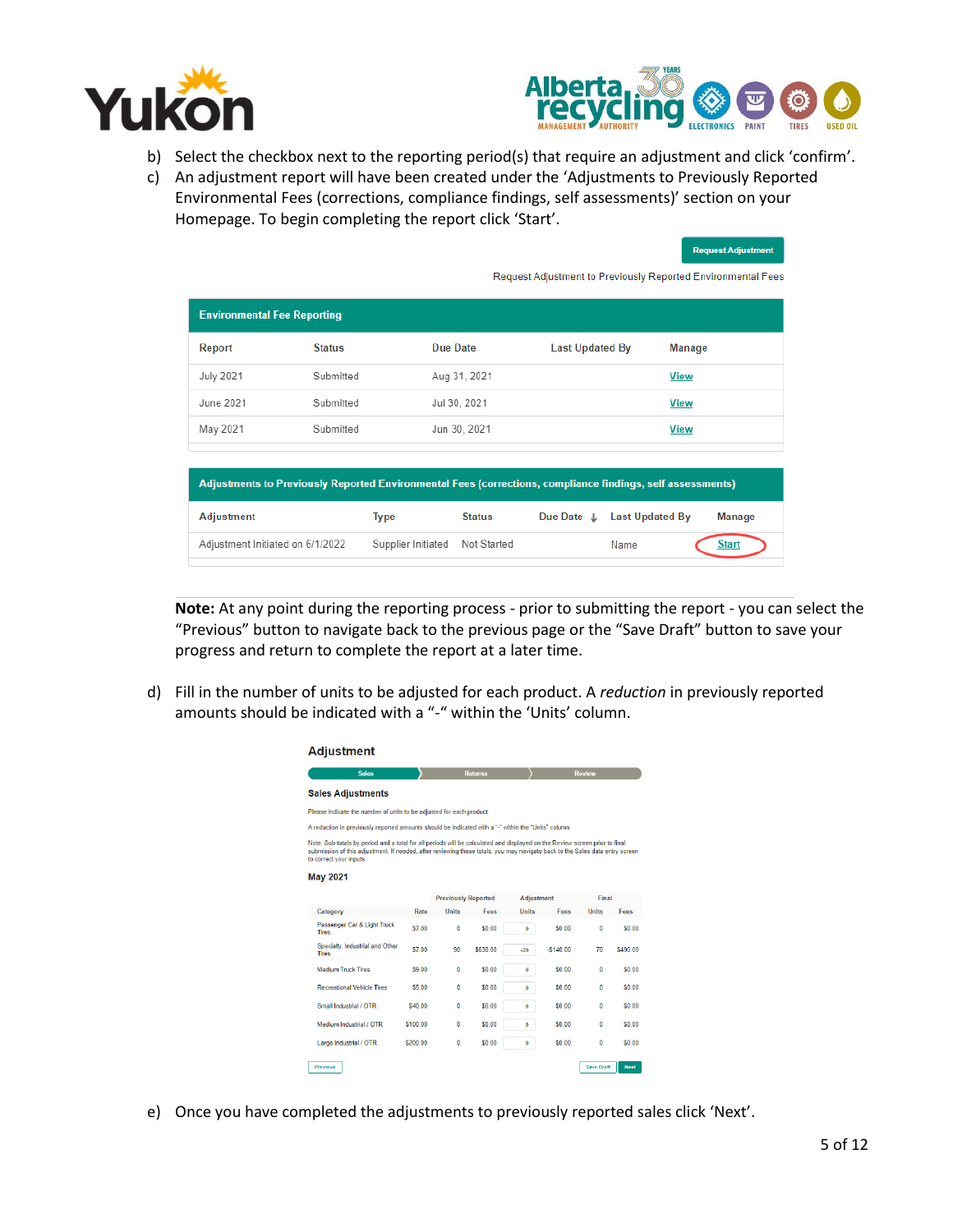



- f) At this stage you will be given the option to report adjustments to previously reported returns.
	- I. If you have no adjustments to previously reported returns, select 'No' and click 'Next'.
	- II. If there are adjustments to previously reported returns, select 'Yes' and follow the instructions provided on the reporting screen. An *increase* in previously reported returns should be indicated with a "-" within the 'Units' column. Once you have completed the adjustment to previously reported returns click 'Next'.
- g) Review the summary page. Once you have confirmed that all the adjustment entries are correct, acknowledge that you have read the terms and conditions and click 'Submit Report'.

Requests for adjustment are subject to review and acceptance by ARMA, on behalf of Government of Yukon. ARMA will advise if additional information is required to review the adjustment request, and when the review is completed.

## <span id="page-5-0"></span>**5. PAYMENT**

Please be reminded that regardless of which payment method is utilized, the environmental fee report and payment must be received by the Program within 30 days following the close of the reporting period.

| <b>Electronic Funds Transfer</b><br>(Utilizing your own EFT payment<br>systems) | Through your EFT payment system (for initial set-up, contact us at<br>yukon@albertarecycling.ca and provide your organization's EFT<br>agreement form)                                                                                                                                               |                                                                                                   |
|---------------------------------------------------------------------------------|------------------------------------------------------------------------------------------------------------------------------------------------------------------------------------------------------------------------------------------------------------------------------------------------------|---------------------------------------------------------------------------------------------------|
| <b>Cheque</b>                                                                   | Cheque payments will be reflected in your account once the cheque<br>is received by Alberta Recycling.<br>Please ensure to document the invoice number and Program<br>Registration number on your cheque/cheque stub.<br>Please make cheque payable to: Alberta Recycling for Government<br>of Yukon |                                                                                                   |
|                                                                                 | Mail to: PO Box 189<br>Edmonton, AB T5J 2J1                                                                                                                                                                                                                                                          | Courier to: Rice Howard Place<br><b>Suite 1800</b><br>10060 Jasper Ave<br>Edmonton, AB<br>T5J 3R8 |
| <b>Interac E-Transfer</b>                                                       | Send to yukontires@albertarecycling.ca.                                                                                                                                                                                                                                                              |                                                                                                   |

Note: For registered Producers outside of Canada who do not hold a bank account with a Canadian financial institution, only the first two payment options are available.

ARMA does not offer the option to pay directly at your financial institution.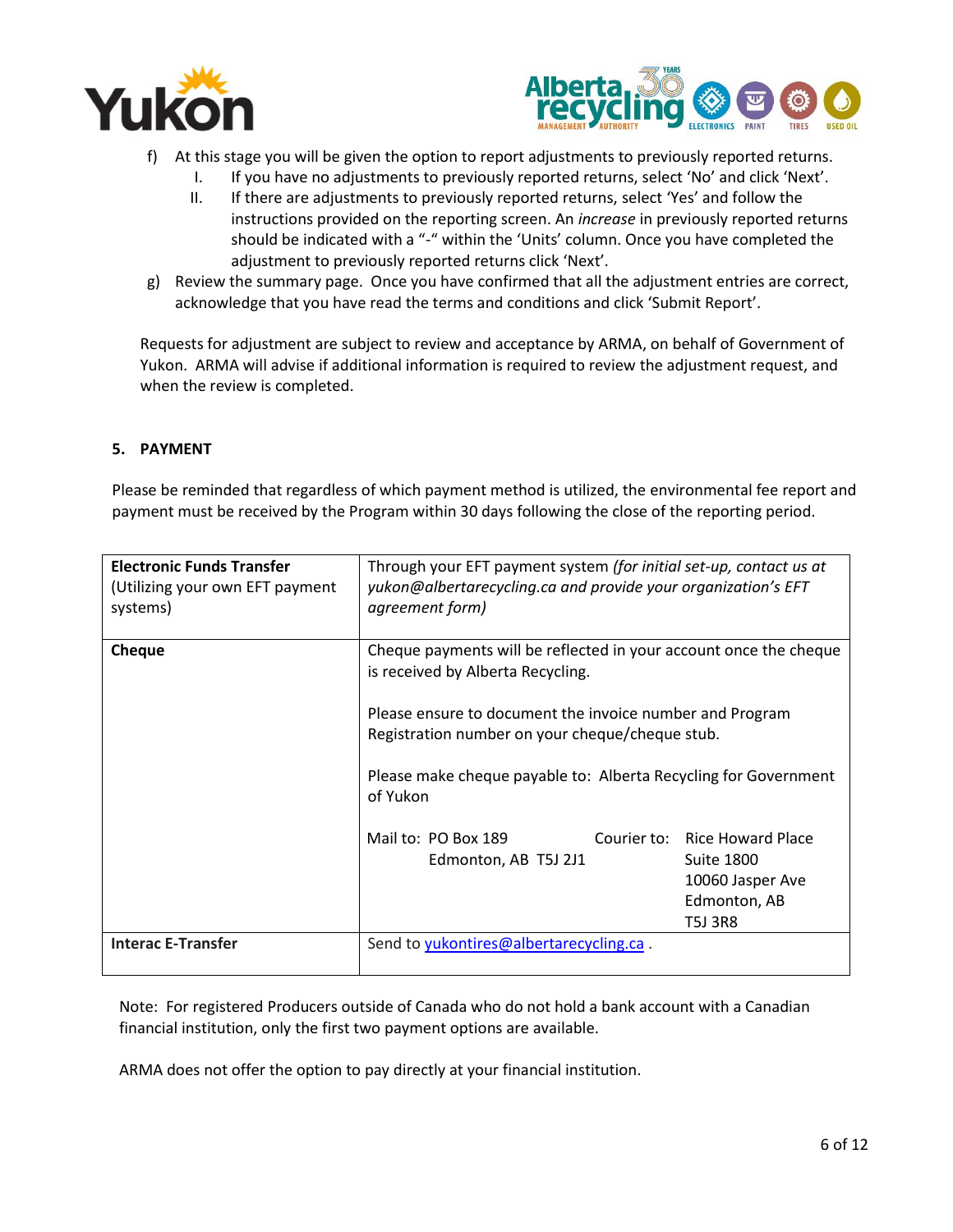



#### <span id="page-6-0"></span>**6. QUESTIONS ABOUT YOUR ACCOUNT BALANCE**

You can view your account balance on your Program Registration homepage.

**Note:** The outstanding balance appearing on this page may not include credits, amounts not yet due, adjustments or other charges in progress and payments not yet received or applied.

|           | <b>Producer Homepage</b> |                        |                              | <b>Yukon Tires</b><br><b>Program Registration</b><br>Number: R00003778<br><b>Switch Programs</b> |
|-----------|--------------------------|------------------------|------------------------------|--------------------------------------------------------------------------------------------------|
| Reporting | My Suppliers & Customers | <b>Account History</b> | <b>Historical Statements</b> |                                                                                                  |
|           |                          |                        |                              | <b>Account Balance</b><br>\$673.00                                                               |

Your account statement will detail the items outstanding on your account. Please see section 7 below for instructions to access a historical account statement or to generate a current account statement.

ARMA applies payments received to the oldest outstanding balance on your account. This may mean that a payment provided for a current invoice, such as an Environmental Fee Report, will be applied to older balances, such as outstanding interest charges.

To view the transactions that comprise your net account balance, select the 'Account History' tab and view the transactions in the 'Invoices' table and the 'Payments & Refunds' table.

| Reporting                   | My Suppliers & Customers<br><b>Account History</b> | <b>Historical Statements</b> |        |                           |                 |
|-----------------------------|----------------------------------------------------|------------------------------|--------|---------------------------|-----------------|
| <b>Invoices</b>             |                                                    |                              |        |                           |                 |
| <b>Invoice Number</b>       | <b>Invoice Name</b>                                |                              | Amount | Invoice Date $\downarrow$ | Manage          |
| 00000111                    | Test Financial Invoice - Yukon Tires - N00000001   |                              |        | \$1,500.00 Aug 16, 2021   | <b>Download</b> |
| 00000111                    | Test Financial Invoice - Yukon Tires - N00000001   |                              |        | \$1,500.00 Aug 16, 2021   | Download        |
|                             |                                                    |                              |        |                           |                 |
| <b>Payments and Refunds</b> |                                                    |                              |        |                           |                 |
| <b>Transaction Number</b>   | Reference                                          | Type                         | Amount | Date $\downarrow$         |                 |
| T-00000000                  |                                                    | Payment                      |        | \$1,000.00 Aug 16, 2021   |                 |
| T-00000001                  |                                                    | Payment                      |        | \$200.00<br>Aug 16, 2021  |                 |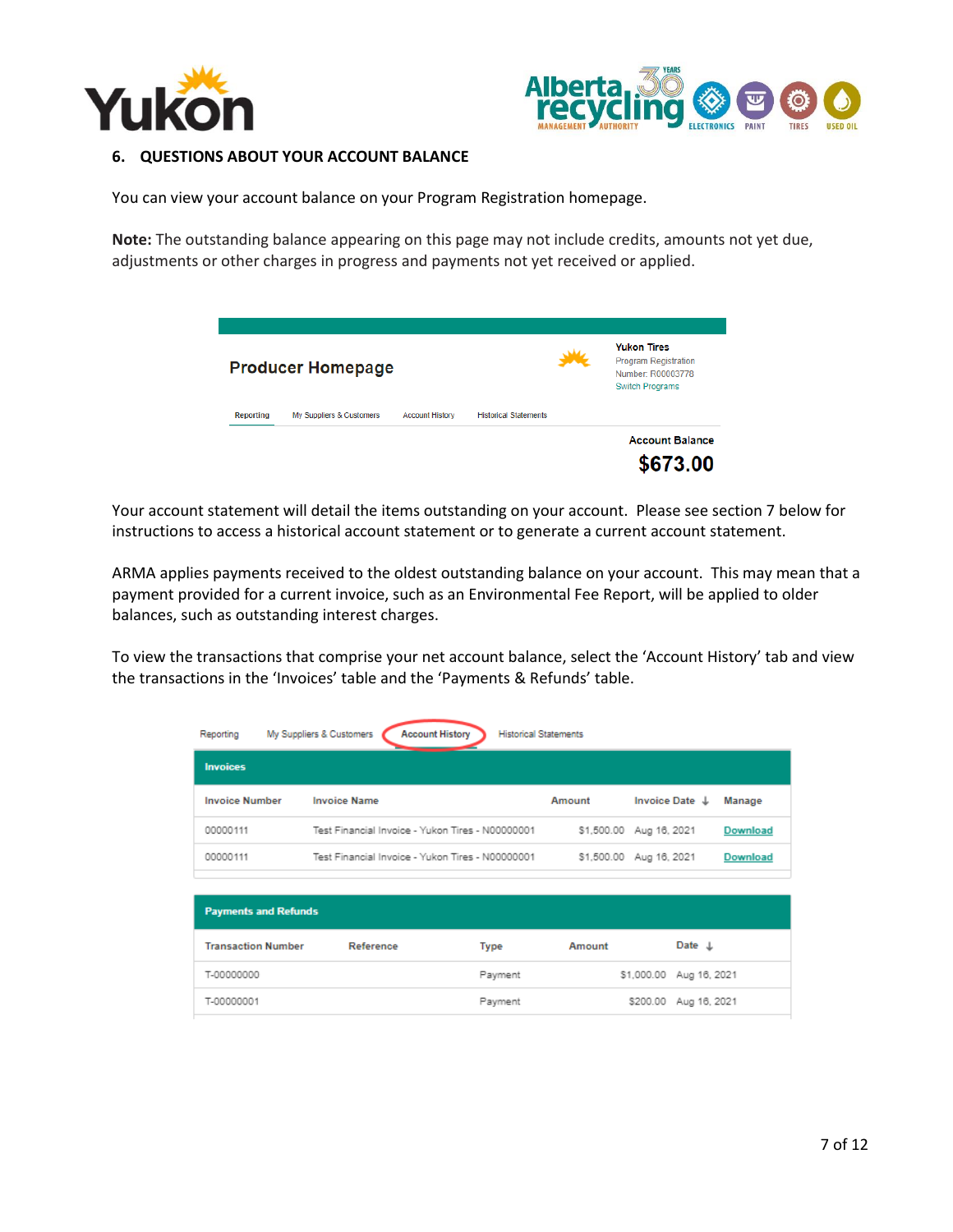



#### <span id="page-7-0"></span>**7. VIEW & PRINT INVOICES & ACCOUNT STATEMENTS**

#### a) Invoices

| <b>Yukon Tires</b> |               |              |                        |               |
|--------------------|---------------|--------------|------------------------|---------------|
| Report             | <b>Status</b> | Due Date     | <b>Last Updated By</b> | <b>Manage</b> |
| August 2021        | Submitted     | Sep 30, 2021 | User Name              | <b>View</b>   |
| <b>July 2021</b>   | Submitted     | Aug 30, 2021 | User Name              | <b>View</b>   |
| June 2021          | Submitted     | Jul 30, 2021 | User Name              | <b>View</b>   |

- To view an Environmental Fee Report summary, select the "View" button next to the reporting period on the "Reporting" tab on the Producer Homepage.
- To download a copy of an invoice, select the "Account History" tab and choose "Download" next to the invoice that you want. From here you can choose to save a copy to your computer or print a copy.

| Reporting             | My Suppliers & Customers | <b>Account History</b>                         | <b>Historical Statements</b> |                      |                      |                 |
|-----------------------|--------------------------|------------------------------------------------|------------------------------|----------------------|----------------------|-----------------|
| <b>Invoices</b>       |                          |                                                |                              |                      |                      |                 |
| <b>Invoice Number</b> | <b>Invoice Name</b>      |                                                | Amount                       |                      | Invoice Date $\perp$ | <b>Manage</b>   |
| 00000933              |                          | 2021 06 Environmental Fees Yukon - R00006728   |                              | \$239.50 Aug 9, 2021 |                      | <b>Download</b> |
| 00000932              |                          | 2021 05 Environmental Fees - Yukon - R00006728 |                              | \$587.50 Aug 6, 2021 |                      | <b>Download</b> |

#### b) Account Statements

• To download a current account statement, select "Generate Account Statement" on the "Reporting" tab on the Producer Homepage.



• To view and download historical statements, select the "Historical Statements" tab and select "Download" next to the one you wish to download. From here you can choose to download the file to your computer or print a copy.

| Reporting             | My Suppliers & Customers                              | <b>Account History</b> | <b>Historical Statements</b> |                |                 |
|-----------------------|-------------------------------------------------------|------------------------|------------------------------|----------------|-----------------|
|                       |                                                       |                        |                              |                |                 |
| <b>Statement Name</b> |                                                       |                        |                              | Created Date J | Manage          |
|                       | 2021-09-16 Statement of Account - Yukon-R00003798.pdf |                        |                              | Sep 15, 2021   | <b>Download</b> |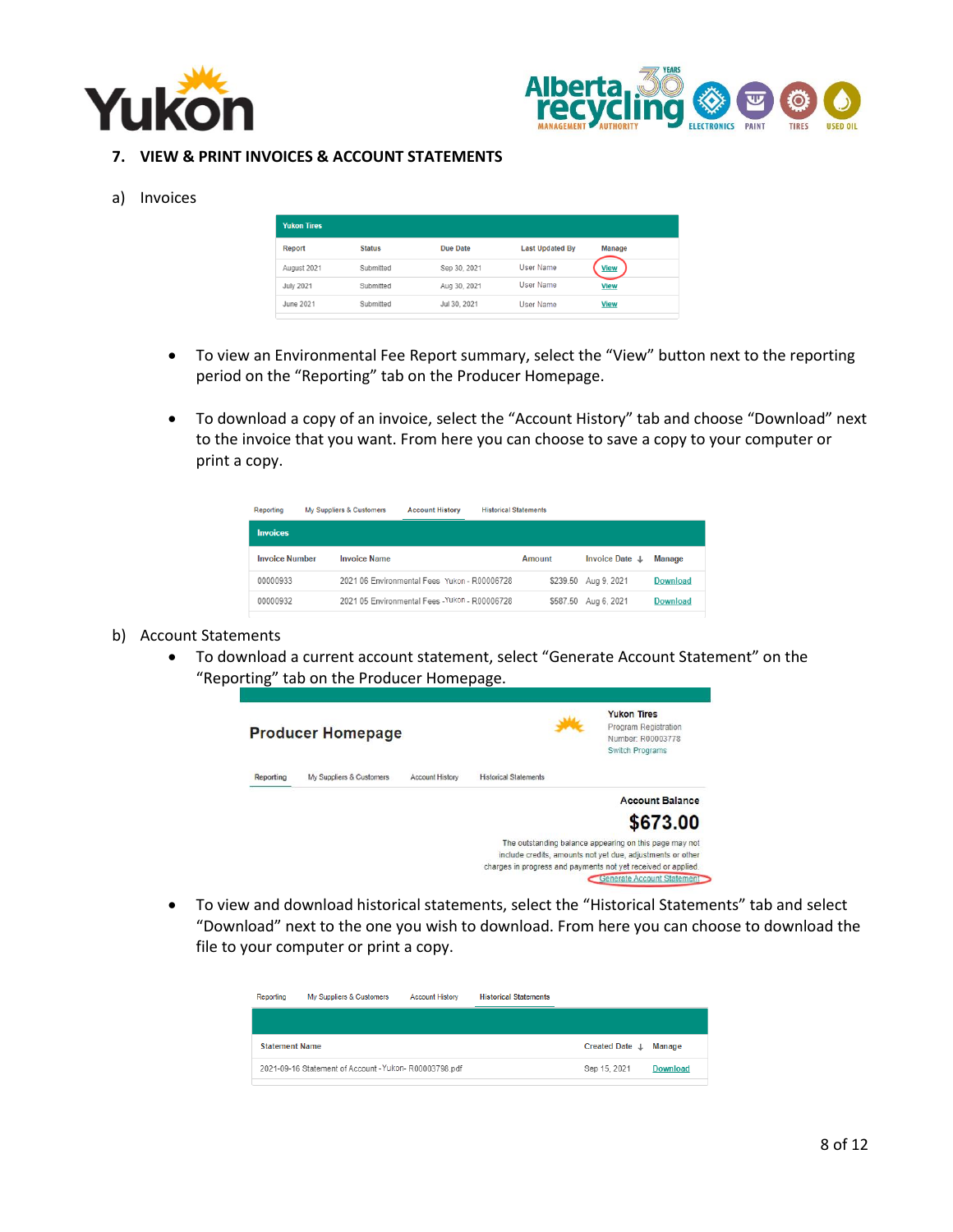



#### <span id="page-8-0"></span>**8. UPDATING YOUR SUPPLIER & CUSTOMER INFORMATION**

As a registered Producer it is your responsibility to keep your supplier and customer information up to date.

**Suppliers** – List all suppliers from whom you purchase program eligible material.

**Customers** – List all Alberta-based re-seller customers. These are customers who purchase program eligible material from you for the purpose of re-selling.

- a) Select the "My Suppliers & Customers" tab at the top of the Homepage
- b) Select "Add" above the supplier or customer section.

| <b>Producer Homepage</b>                   |                                                                                                    |                              |                                        | <b>Yukon Tires</b><br><b>Program Registration</b><br>Number: R00003778<br><b>Switch Programs</b> |                                |
|--------------------------------------------|----------------------------------------------------------------------------------------------------|------------------------------|----------------------------------------|--------------------------------------------------------------------------------------------------|--------------------------------|
| Reporting                                  | My Suppliers & Customers                                                                           | <b>Account History</b>       | <b>Historical Statements</b>           |                                                                                                  |                                |
| to date?                                   | Are your suppliers and customers still up<br>Review and add new company relationships if relevant. | $\times$                     |                                        |                                                                                                  |                                |
|                                            |                                                                                                    |                              |                                        |                                                                                                  | Add                            |
| <b>My Suppliers</b><br><b>Company Name</b> | Location<br>Jessica's Jumbo T Edmonton, Alberta                                                    | Program Reg No.<br>P00003779 | <b>Supplier Type</b><br>Payment on Pur | Date Added L<br>Sep 1, 2021                                                                      | <b>Manage</b><br><b>Remove</b> |
| <b>My Customers</b><br><b>Company Name</b> | Location                                                                                           | Program Reg No.              | <b>Supplier Type</b>                   | Date Added L                                                                                     | Add<br>Manage                  |

- c) Start entering the business name in 'Search for a Business' and when you locate the correct business, click on it to select it. You can repeat this step to add as many suppliers or customers as you need to.
- d) If a business name does not show up in the search you will need to add it manually by selecting "Add Supplier Manually" and entering the required information and clicking "Add Supplier". You will also have the option to upload documents that prove your relationships with your suppliers and customers e.g., invoices showing that you pay the fees directly to your suppliers.
- e) When you have finished adding all your suppliers or customers, select "Add" and your suppliers/customers will now show up on your main list.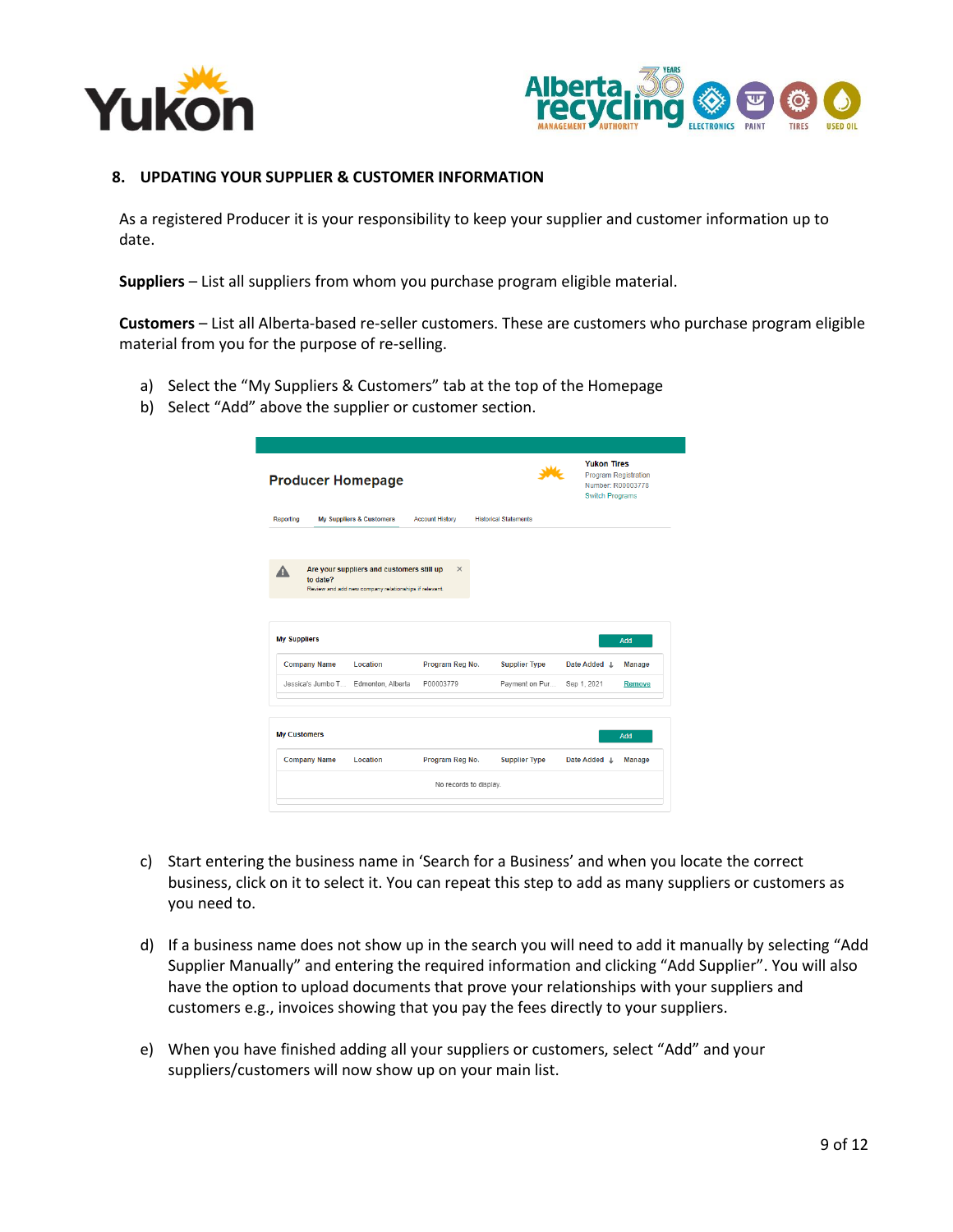



Add Suppliers

| Search for a business<br>$\alpha$ |                                                    |
|-----------------------------------|----------------------------------------------------|
| <b>Company Name</b>               | <b>Address</b>                                     |
|                                   | 1 Rainbow Ave, Calgary, Alberta T1T 1T1, undefined |
| Rachel's Store                    |                                                    |
| + Add Suppliers Manually          |                                                    |

f) If there are any suppliers or customers that you no longer purchase from/sell to, you can select "remove" to eliminate them from your list.

## <span id="page-9-0"></span>**9. SEARCHING OTHER PRODUCERS**

In addition to updating your supplier and customer lists the 'My Suppliers & Customers' tab can also be used to search for other Producers and confirm their status with the program.

- a) Select the "My Suppliers & Customers" tab at the top of the Homepage
- b) Select "Add" above the customer section.
- c) Start entering the business name in 'Search for a Business' and when you locate the business click, on it to select it.
- d) Once added you will be able to see the registration status of the business and determine who should be charged the environmental fees and who should be exempt.

The following information should be referenced when verifying a business's registration status:

- If the "Supplier Type" is "Remitter", then the business is remitting the environmental fees directly to the Program and is therefore exempt from being charged environmental fees.
- If the "Supplier Type" is "Payment on Purchase", then the business is not remitting to the Program and therefore must be charged environmental fees.
- If the "Supplier Type" is "NIL Remitter", then the business is not remitting to the Program and therefore must be charged environmental fees.
- If your customer is a reseller not registered with the Program, they may appear in an ARMA Connect search with no "Supplier Type" identified, or they may not appear in an ARMA Connect search (i.e., you will need to add them manually). For these customers, you must charge the environmental fee. Please advise those customers who are re-sellers but not registered with the Program to contact ARMA to complete their registration.
- If your customer is an end user (a customer or business that is not a reseller), you must charge an environmental fee.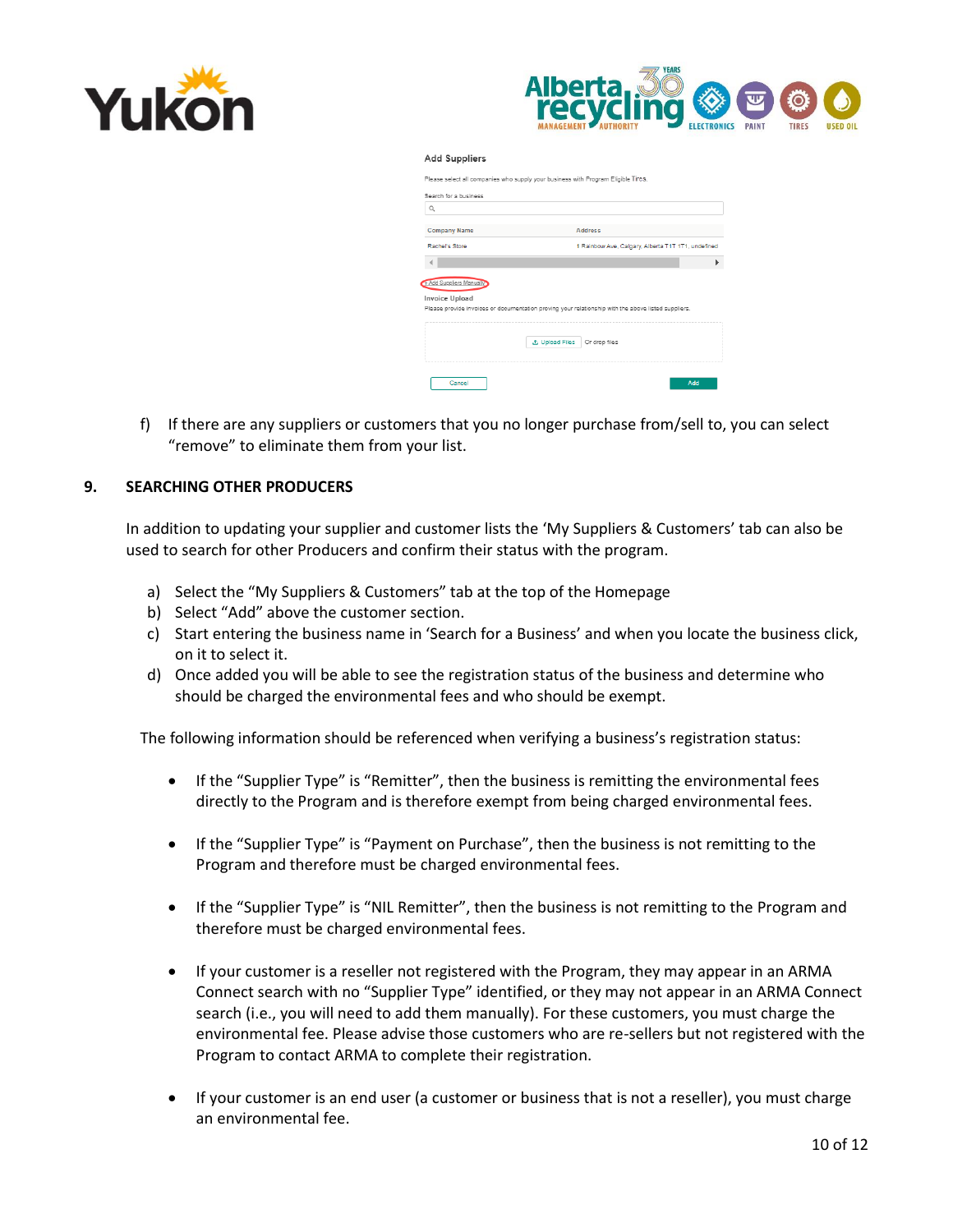



Please contact ARMA if you require further clarification on your customer's reporting status with the Program.

#### <span id="page-10-0"></span>**10. MANAGING ACCOUNT USERS**

Account admins can manage other users on their account.

- a) After logging in to ARMA Connect, click on your name in the top right.
- b) Select 'Manage users' from the drop-down menu.
- c) To add a new user select 'Add a user' and enter their email address.

| User +                | Email                                  | Programs               | <b>Last Login</b> | <b>Manage</b>   |
|-----------------------|----------------------------------------|------------------------|-------------------|-----------------|
|                       |                                        | No records to display. |                   |                 |
|                       | Search for User                        |                        |                   | <b>Add User</b> |
| <b>Inactive Users</b> | To get started, enter the user's email |                        |                   |                 |
|                       | *Email                                 |                        |                   |                 |
| User 1                | Complete this field.                   |                        |                   | anage           |
|                       | Cancel                                 |                        | <b>Continue</b>   |                 |

- d) On the following pop-up screen enter their details and which programs you want them to have access to. You can select additional programs by selecting "Add Another Program".
- e) Use the check off boxes to select if they will be the primary or secondary contact for that program. **Primary** users have the ability to complete environmental fee reports, access account information and add/edit other users. **Secondary** users can complete environmental fee reports and access account information but they cannot add/edit other users.

**Note:** you will remain the account admin. Only the account admin and the primary user (if different) have the permissions to add new users. To change the account admin, please contact [yukontires@albertarecycling.ca.](mailto:yukontires@albertarecycling.ca)

f) The new user you invited will receive an email with instructions on setting up a password to log in.